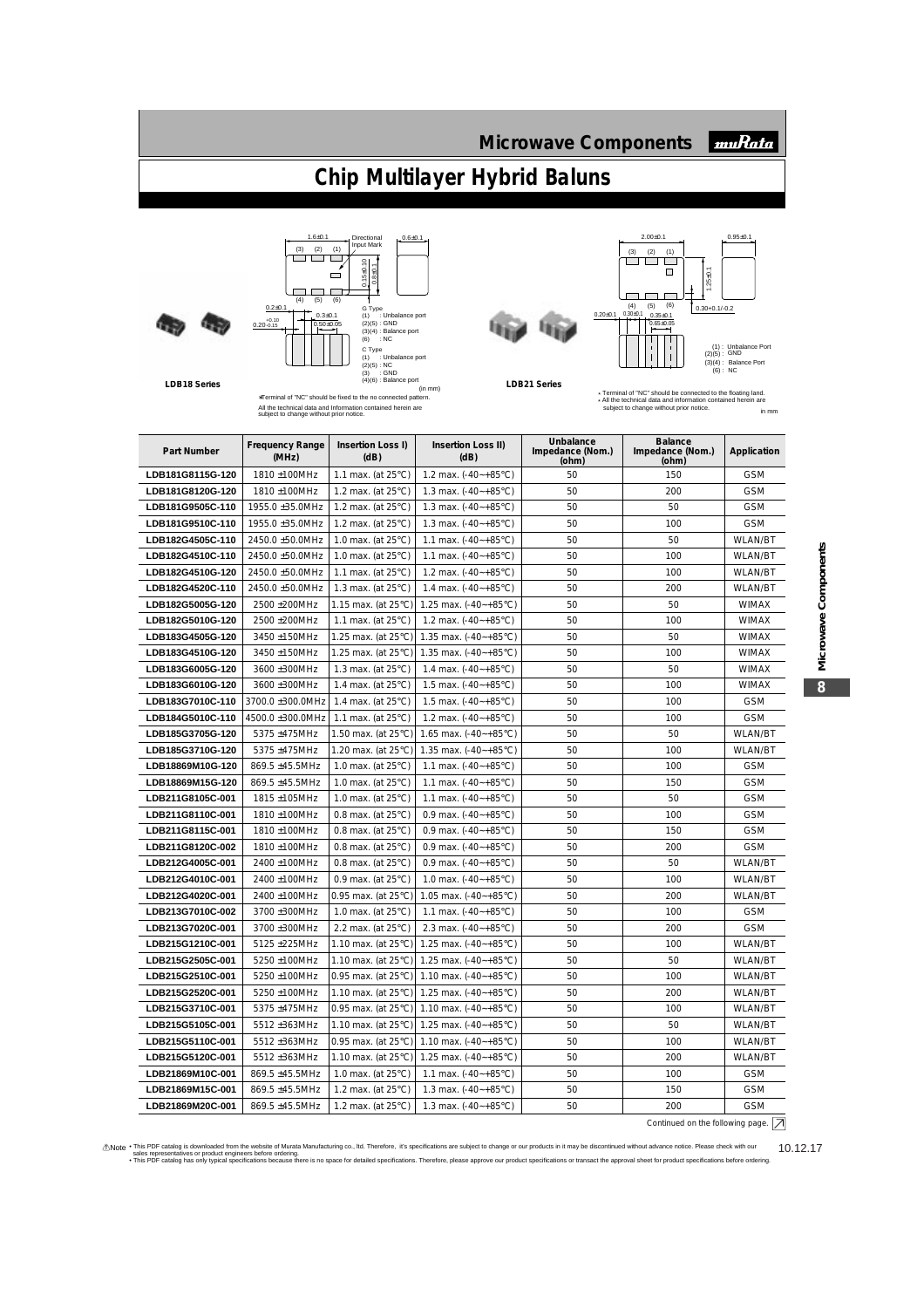**Part Number Frequency Range (MHz) Insertion Loss I) (dB) Insertion Loss II) (dB) Unbalance Impedance (Nom.) (ohm) Balance Impedance (Nom.) (ohm) Application LDB21881M05C-001** 881.5 ±12.5MHz 1.4 max. (at 25°C) 1.5 max. (-40~+85°C) 50 50 50 50 50 **LDB21881M20C-001** 881.5 ±12.5MHz 1.4 max. (at 25°C) 1.5 max. (-40~+85°C) 50 200 200 GSM **LDB21942M05C-001** 942.5 ±17.5MHz 1.4 max. (at 25°C) 1.5 max. (-40~+85°C) 50 50 50 50 50 **LDB21942M20C-001** 942.5 ±17.5MHz 1.3 max. (at 25°C) 1.4 max. (-40~+85°C) 50 50 200 GSM **LDM181G9310CC001** 1932.5 ±222.5MHz 0.85 max. (at 25°C) 0.95 max. (-40~+85°C) 50 100 100 UMTS **LDM181G9610TA007** 1960 ±30MHz 0.55 max. (at 25°C) 0.60 max. (-40~+85°C) 50 100 100 UMTS **LDM182G4505CC001** 2450 ±50MHz 0.88 max. (at 25°C) 0.98 max. (-40~+85°C) 50 50 50 WLAN/BT **LDM182G4505GC004** 2450 ±50MHz 0.88 max. (at 25°C) 0.98 max. (-40~+85°C) 50 50 50 WLAN/BT **LDM182G4510CC001** 2450 ±50MHz 0.75 max. (at 25°C) 0.85 max. (-40~+85°C) 50 100 100 WLAN/BT **LDM182G4510HC003** 2450 ±50MHz 0.75 max. (at 25°C) 0.85 max. (-40~+85°C) 50 100 100 WLAN/BT **LDM182G5005CC001** 2500 ±200MHz 0.9 max. (at 25°C) 1.0 max. (-40~+85°C) 50 50 WLAN/BT **LDM185G4210CC001** 5425 ±525MHz 0.9 max. (at 25°C) 1.00 max. (-40~+85°C) 50 100 100 WLAN

 $\boxed{\searrow}$  Continued from the preceding page.

thote . This PDF catalog is downloaded from the website of Murata Manufacturing co., Itd. Therefore, it's specifications are subject to change or our products in it may be discontinued without advance notice. Please check